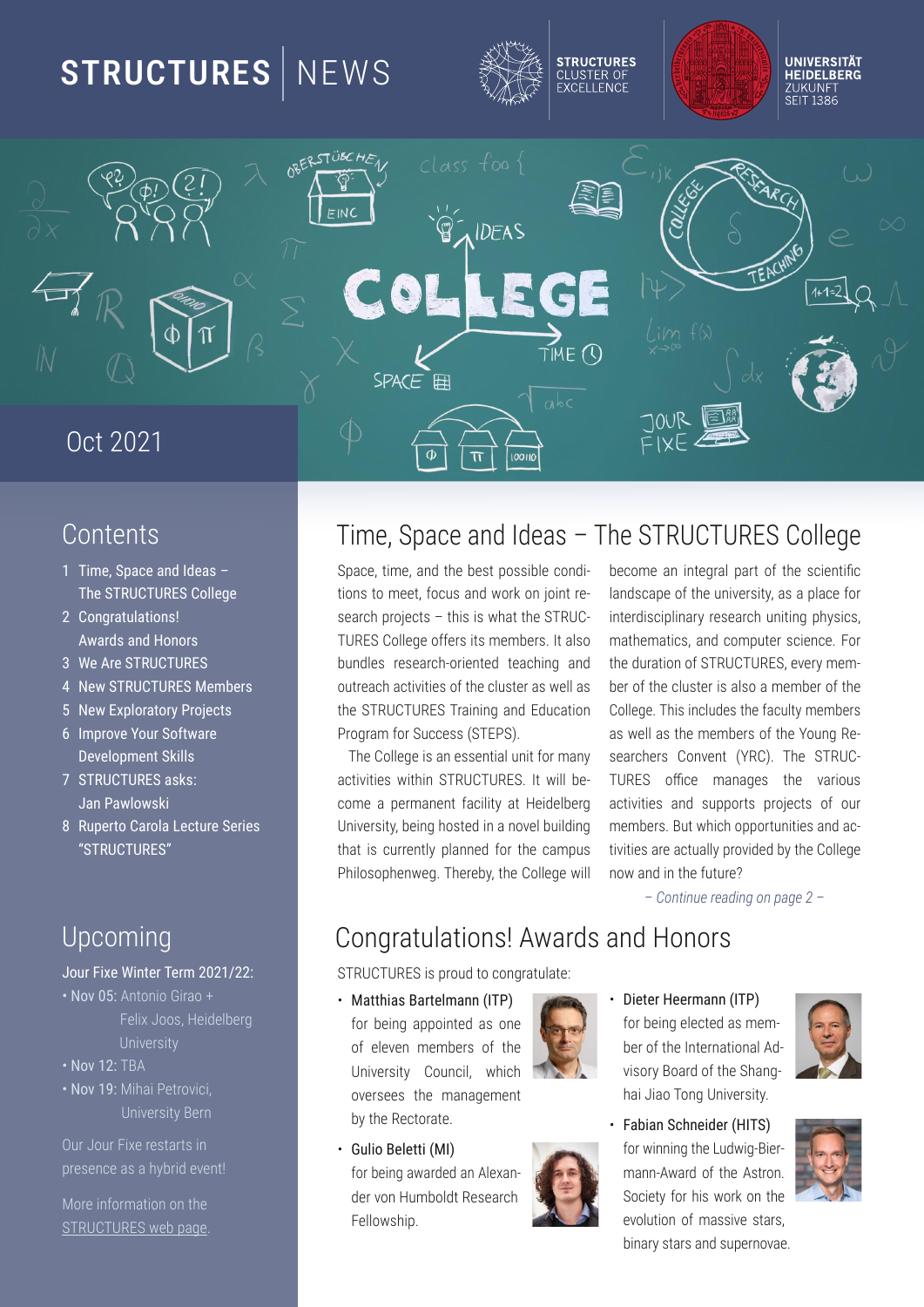*– Continued from page 1: Time, Space and Ideas - The STRUCTURES college –*

#### Spacetime

Space is currently provided for our researchers, the YRC, guests and fellows in the 3<sup>rd</sup> floor of the Mathematikon, Berliner Str. 47 (see article *"New Space for STRUCTURES"*, last newsletter). When the building for the EINC (European Institute for Neuromorphic Computing) is finished, it will provide new space for the College in the third floor. This space, which we call Ober‐ stübchen (German colloquial for brain, liter‐ ally "upper room"), provides offices and meeting facilities for visiting scientists and fellows, and hosts workshops, regular sem‐ inars, and thematic programs of the Col‐ lege, as well as the STRUCTURES office. Furthermore, lab space will be available in the building as well as ample space and facilities for lectures and exhibitions to inform the public about the ongoing research.

More time for research is made available by the College Fellowship program. Our re‐ cent fellows had been Matthias Bartel‐ mann and Jan Pawlowski, both Institute for Theoretical Physics (see first newsletter). Every year, faculty members of STRUCTURES can apply for a fellowship. Fellows will be freed of most routine du‐ ties at the university for a year, to devote most of their time to research on their STRUCTURES topics, and to interact with other members of the cluster, in particular with the young scientists. In addition, office space and an individual budget is made available to support the fellows in their research, and/or to employ a teach‐ ing replacement.

If the College Fellowship program sounds attractive to you, stay tuned for the next call!

### Guest Program

Interdisciplinary collaboration and scientific exchange are substantial for a vital scientific community. For this reason, the



The STRUCTURES Training and Education Program for Success (STEPS)

STRUCTURES College has funds for a sub‐ stantial visitor program that allows scientists to visit for collaboration and dis‐ cussion for periods ranging from days up to a year. With the pandemic, travelling has been basically impossible for over 1½ years now and international collaboration was possible only virtually. While during this time many of us got used to the positive aspects of online meetings and may integrate them in our regular collaborative research life, we are now very much looking forward to welcoming guests in Heidelberg again.

For information on the guest pro‐ gram and funding opportunities, please contact the STRUCTURES project management office!

#### Research-oriented Teaching

We are happy that several STRUCTURES workshops could take place over the course of the last 1½ years, some in-person, some online or in a hybrid format. Workshops are not only essential for ongoing research but also for graduate and research-oriented ed‐ ucation, which is another cornerstone of the College. This is realized by lectures, cour‐ ses and interaction offers from the fellows of the College, courses in close collabora‐ tion with the Scientific Software Center and the graduate schools HGSFP and HGS MathComp, and by stimulating the early in‐ dependence of the young researchers via their own budget to invite lecturers and speakers. Furthermore, the latter is one of the goals of STEPS, which started its mentoring program last semester.

The STEPS mentoring program continues this semester. If you want to participate as a mentee and/or mentor, please let the STRUCTURES office know!

### Interdisciplinary Exchange

The weekly STRUCTURES Jour Fixe is an integral activity to foster the interaction among the disciplines at all levels and across all different career stages. Fortunately, the online version of the Jour Fixe was well frequented, where we welcomed not only faculty and YRC members as speakers, but also guests from Heidelberg and abroad. The pretalks introduced last semester were a great success, promoting the interdisciplinary discourse and in‐ tegrating the young researchers into the scientific community. To combine the positive aspects of both online and in-person meetings, the Jour Fixe will take place in a hybrid format this semester.

The College will continue to be the place where scientific discourse across disciplines and research groups takes place in research and teaching, and where connec‐ tions to other parts of the university are drawn. As an academical unit that oper‐ ates across faculties, it embodies the spirit of STRUCTURES and will pass it on to new generations of researchers.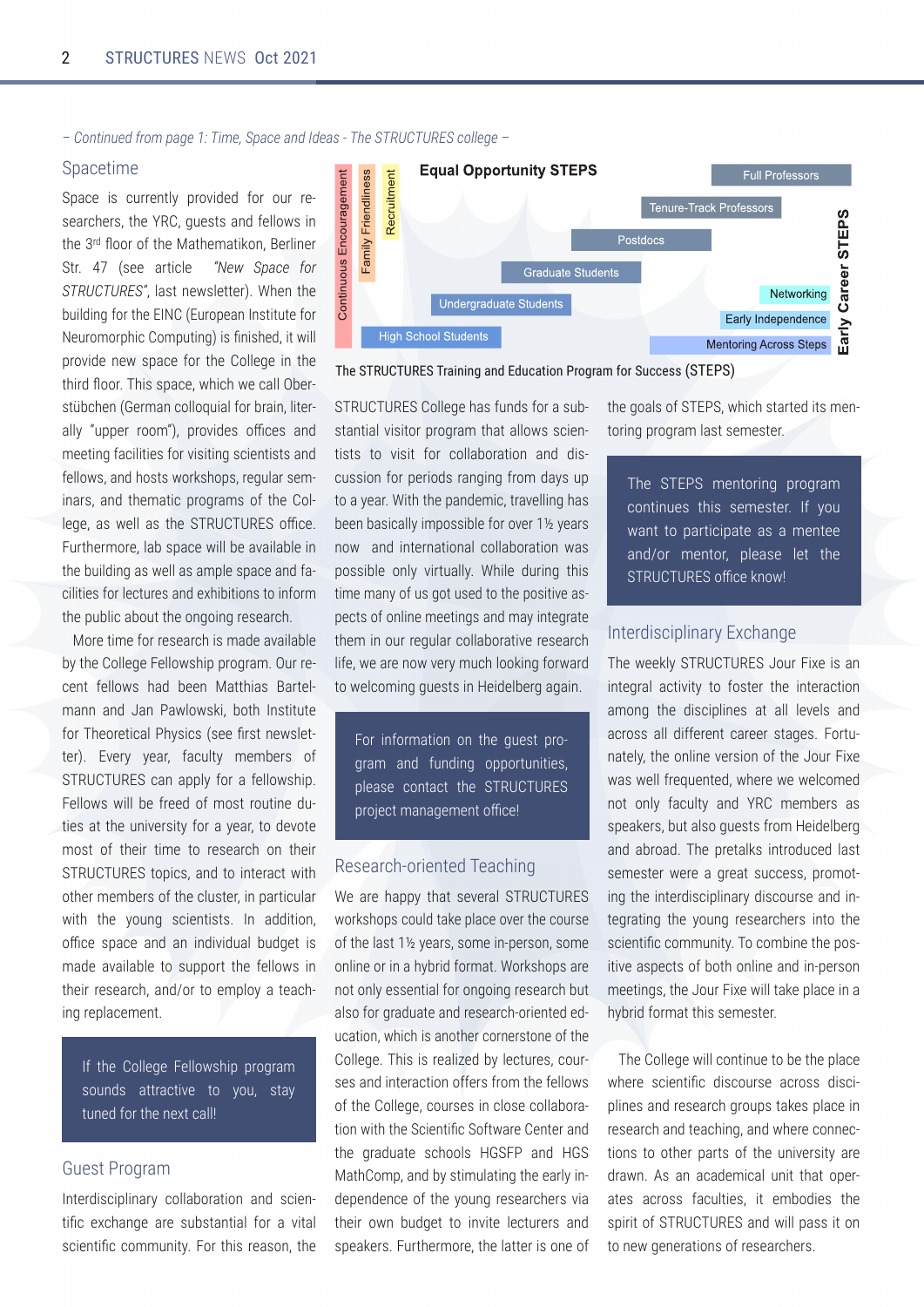$*$ BFG7B6

@K6F'4G;#AFG

## <span id="page-2-0"></span> $($ )'\*)\*' ( %##\*\$)-

# 08  $\mathbb{B}$ -.,/./, -

#A-846;-A8JF?8G8E -J8-<AGEB7H68-G;E88-@8@58EFB9BHE2BHA:, 8F84E6; 8EF BAP l 8AG 2, GEBH; F;BEGA43BEI-& JF

,  $6/ B/ @GCE = @75 =$ #4@94F6<A40875LHA78EP FG4A7<A: G8BE<br/>c<br/>A<br/>B9<88 BABHEC?4A8G4A7 58LBA7 # **GE. GB HA78EFGA7; BJ G8** > SL 5 H7 4 4: 5 B6 5 B9 G8 ,(-JBE? J8EB FLAG8P F4087 <A BHG8EFC4684A7BA G8LBHA: "4784A 4EG; ,  $6/B$ / @ G=C / < 3F>3@B !:/CA&/A1639  $*$ ; - CH78AG , ) E<aF ! EBHC \* ?4A8G -G4E- BE@4G<BA- 8CG ' \*#

 $=<$  # @B78? 45 $\equiv$ B6666; 8@64? EB46GEAF **<AF<78 C4EBAG5B7L C34A8G8F<@4?FB9@8GP** BEG8F HEGSE#C?4AGBHA78EFG4A74HGBP 64G41F+ 4F 4  $\times$ 8L 6; 8@64?C4GJ4LGB 6B@C8K @B86H8F J 4G @4G8@4G64? @B781F#4@4A8KC8EGeA6BAA86GeA:74P 98BAGBF84E6;74F6+C348F4A7FHEt+4A @84AJ;<?8-<A-<A9BE@4G<BA-BI8E?B47

,6/BE/AG=C@5@3/B3ABA173<B7N1AC1I 13AAC>B=<=EB@5<A<A:<br/><AF<;@F9B@ 4? > A7FB9F68AG467 + F66248FH-6; 4F 4FGBC;LF6F 6;8@ FGEL F68AG46 6B@P CHGA:: 8B/B: L4A75-B/B: LGB @B78?; BJ CE85<BG<6-AH6?8B54F8F-4A7-E<5BF8-J8E8-9BE@87 4A7 @466; A: C8E986GL @84FHBP @8AGF-<A-@8G8BE<G8F-

,6/B7AG=C@1=<<31B7=<B=()'\*)\*'( #  $\pm$  8487 - ., / ./, - (B : 8G < A 6BAG46G) J-G C8BC78 (B : 4<A @BEB G6BEBG64?HAP 78EFGA7<A: 9BE@L4HB664G42F+FOEB+86G 4A7 (BB8A-EL G8 <ABE7 <F6 <CR44EGE; 8EB

=E2=3A=<3@1=5<7H3G=C2BH47J4LF F88 @ 8 J 4 3  $\star$  G BH; G 8 J BB7F FG4P 4: 4G@L!\*-78I+68 OBVA7 G8A8KG !8B646;8

#ABHE: EBHCJ84EBHF4A: 4 634FF-64?V877 G8BEBG64OP OEB46; %A8G6 & 7.; 8P BEL **GB 4A42G64? A 6476HP** 6@RE=>63&FTCA 21QBG881BPHGEAB96BFFP @ 46 34 E 8 F64 8 FOH 60GHB # -GEH6GHB BE@4P 4@ C4HE36HAEPL <AGSHBFG87  $^*$ ; - GH78AG **BF@BB**: 64? GBA! EBHC#\*

**A 7498BAG4CCB46; 8F GB** GE84G-:E4I<G4G<BA4?-<AG8E-46G<BAF-<A-%<A8G<6-**87.**; 8BEL 4A7; BJG8L <AWH8A68G8 745-@4GGBECBJ8EFC86GEH@

, 6/ B/ @3 G=CE=@7 $5 =$ 

,  $6/B$ /  $@$  G=C / <  $3F > 3$   $@ =  $K$   $8FE + 4$$ FGEBA: JBE7 4A7 4F B9 L8G# JBH?7 ABG 6BAF 478 E @ LF8?94A 8K CBEGA 4A L 7 B @ 4 A #JBH?7 F4L G4G#988?@BFG6BAV78AG-A G8 V87 B96BF@BBL 4A7 @BBB FC86&P 64? L < A G8 4A41. C64? 78 F6 ECGBA B9 ABA **? 484 EF OF 6GHB 9 BE@4 GBA** 

,6/BE/AG=C@5@3/B3ABA173<B7N1AC113A A = 4 @ - < 468 #FGHEG87 FGH7L < #78| 8PBC87 4 C4E66H4E<ABBFG<A6B@@HA64G4: 4A7 F; 4 EA: F6 8 AG 46 > ABJ 87:8 J <6 98? BJ FGH78AGF4A7 J $\epsilon$ G ABA F6<br/>&AGFGF#G-8EBSBB 6BAF-78E @L5<: 8FGF6-8AG46 FH668FF FB 94 E @ L6BAGESHGBA GB 4 JBESF; BC G4GBHE : EBHCBE: 4AA&879BEG+FL84EF! + EFF 4L , 6/BAG=C@1 = << 31 B = <  $\cdot$ B + ' ' (-#-=B<A87--.,/./,--E<:;G-49G8E-#-FG4EG87-@L\*; 4A7 5864@8 G8 78CHGLFC84>8EB9 G82, A G858: <AA<br/>A: B9 -<A68-G858: < AA A: B9G+E L84E #4@C68F C84>8E B9G82, 4A76BAF8DH8AGL47FB4@8@P

=E2=3A=<3@31=5<7H3G=C-<468B48 B9-@L: B84GC4FF-BAF-  $\epsilon$ - 5BH778E4: 4A7 HEG>624254<br />  $\#4@$  B908A HHAA<br />  $4H$ HA7<br />
A 6202541 C4AGF

58EB9G8FG88EA: 5B4E7

BH-AGBBFG87 <AF;4CeA:G89HGHBB9G86?HFG8E4A75H674A:4FGBBA:2,  $6B@@H@E5L6BAGE5H@X: LBFEBJA 4784F.$ ;  $8B4BFGR@B8FBGF9BEG82,$ 5E4<br />
4G8</a></a>6 CBJA B9. E38?F0 E43HF 4 @42<sup>@</sup>BFGEH6GHEBFLE6 GC;LFHA<6 878758E78J4G44F;BEG@BG44GBAGKG

,  $6/ B/ @G-CE = @K5 =$ #4@ **AGBFG7** <A; LC8EP 5B?6:8B@80EL J; 6; F G8: 8B@80ELB9FHE9468F G4G; 418 4G 784FG GIB ; B38F ' BEB FC86~ $\lambda$ 64? 2L # 4@-JBE><A:-BA-FC86<4?- BOBF8AG4GBAFB99HA74P , 8F84E6; - G4GBA @BAG4? : EBHOF B9 FH6; FHE9468F #/@3793&437: <98E8AG<4?-!8B-P @80EL!EBHC !8B@80EL LA4P

,  $6/B$ / @ G=C / < 3F>3@B 4= @ #4 @ 4A 8KC8EGBE64G60LF@789BEP @4GEAFB9 ABFBIERCERF8AG4GEAFJ; 46; #6BAFGEH6G87 <A @LG8F<F)HGF<78B9 @4G;#FGEt84GeA6EB4FeA:@LBEA-GBBLL F<sub> $\approx$ </sub>  $\frac{366}{4}$  586B@84A8KO8EG-A5457-A:

,6/B7AG=C@1=<<31B7=<B=()'\*)\*'(-#; 4I 8 588A 4 @ 8 @ 58 EB 9 G 8 2, F 4 6 8 G8 FG4EGB9-., / ./, - 4A7 ; 47 G8 ;BABEGB:  $\pm 8$  4 G2 45BHG@4G8@4G64? 54% Harry 4GG8 BO8A &: 68 BOBAL & \$HPL

HEG;8E #4@: E4G89H?GBG;82, F<A68-G: 418 @ 8G8BCOBEGHAGE GBBE: 4P AA 84A 4A SHEA4GBA4? JBESF; BC 9BELBHA:  $B$ F84 $E$ ;  $8$ EFBA $S$ BF $G$ k $E$ k $A$  $8$  $8$ :  $B$ HOFT  $J$ ;  $6$ ;  $H$  $B$  $E$  $B$  $A$  $A$  $B$  $I$ ;  $47$  $B$  $58$  $B$  $F$  $E$  $B$  $A$  $87$ 7H8 (BG8 C4A78@6

, 6/BE/AG=C@5@VB3ABA173<B7N1AC113AA C>B= <=E #7898A787 @LG8F+F @<7 -8CG8@58E J; 46; #6BAF-78E4FDH684 **FH668FF** PEB 7HEA:  $@L^*$ ; #: BGG8 CBFF-5-24G CB C4EG6-64C8 <A 4 CEB E4@ 4G G8 ' 4G8@4G64? - 6~8A68F, 8F84E6;  $#FGGB$   $A$   $8E88L$   $J$ ;  $6$ ;  $F$   $4$ ;  $\lt$ ;  $2$ BFC86C87 @4G8@4G64? 68AG8E 9BE 6B?45BE4G48B6F84E6;

=E2=3A=<3@31=5<7H3G=C-0;8A-LBH- F88 FB@8BA8 1841 <4: G8 @4G 78C4EGP @BAG4908EJBE5-4 J + G 4 5?46 > 4A7 EB7 EB475<8BE5J4G4C<br/>e $\blacktriangleright$ 54: J4GFJ4@P @ A:: 84EBE6 <A EHAAA: F;B8F G8E8 +E  $4; < 6; 4A68G4G6 \in \text{\textcircled{68}}$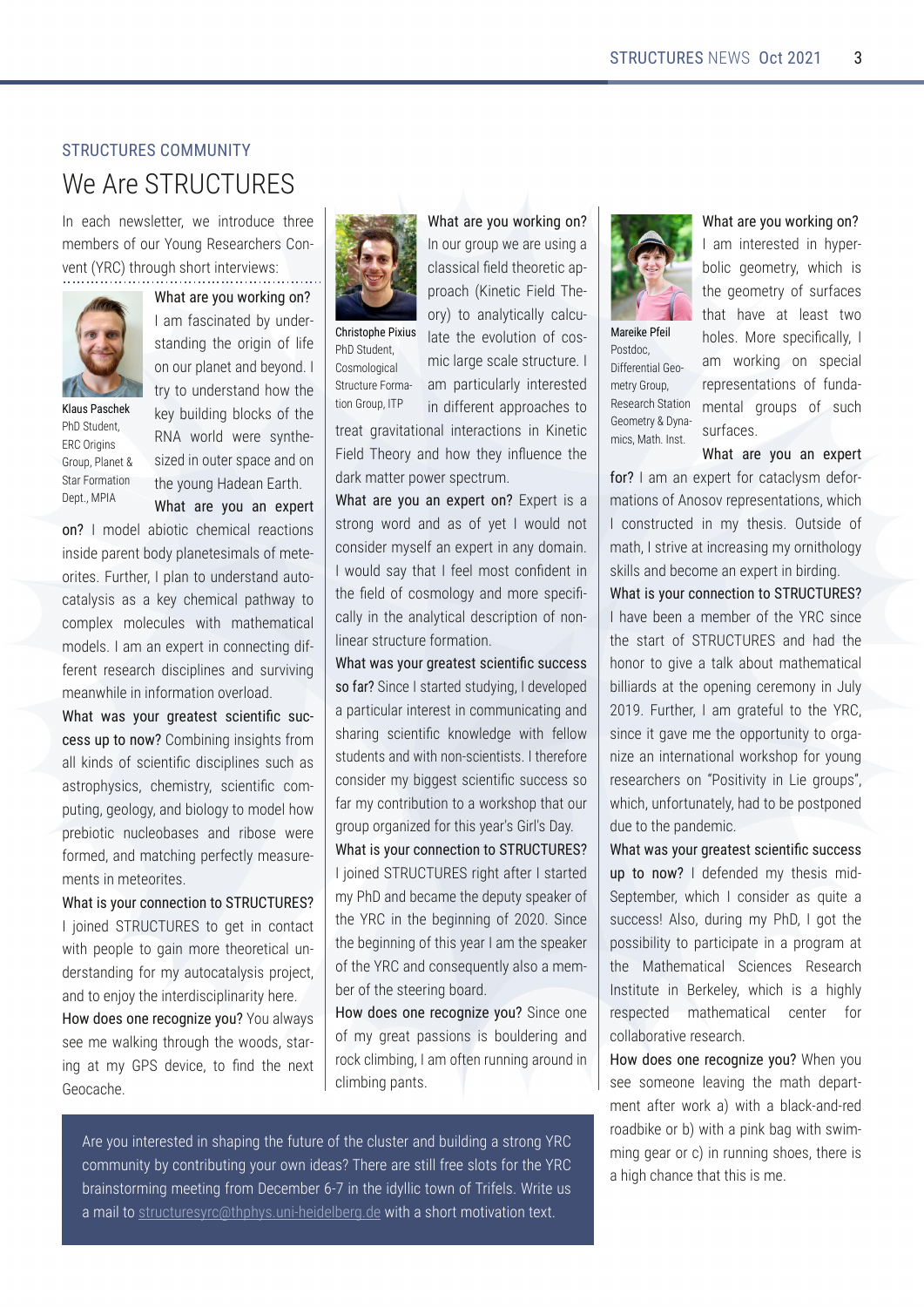# <span id="page-3-0"></span> $( ) ' * ' ( )$  (  $\frac{9}{4}$  #  $*$  \$ ) - $(8J - 1/7 + 8@58F$

) A SHL G8! 8A8E4? FF8@51\_8786087 9BHEA8J @8@58EFJ; B4EBABJ C4ECE9BHE  $-.11.6000 + A.E.$ 

> $G' < $3: A \lt K \ \textcircled{201}$  (B8P G8E, 8F84E6; ! EHC 88478E B9G8 B@CH3GBA4?! 4?4KL **BE@4GBA IBHOBA! EHC** 4GG8#FGGGBB9E: 8BEBG64? FOBCLF6F#JGAG8 8AGSESBE FOBAB@L 3 "

## <span id="page-3-1"></span> $( )^{+*}$   $)^{*+}$   $( )^{+}$   $( )^{-}$

## (8J KCBE4GBEL\* EBS6GF

08 4B ; 400L OB OBF8AGG8 A8J 8FG KP & CBE4GBEL \* EB86GF \* F 9E8@ G8 64?  $-H@@BE$ 

- $\boldsymbol{\mathsf{R}}$ &3@DAB3<B6=; =:=5G4=@D52/B EBL4 EBOB/! H7B%4AF6; 4G AA4  $0$  -8A:  $4E$
- (B@1BC@4=@/B=<7<2@D<=A3  $\boldsymbol{\mathsf{R}}$ 3@ 7: 7FBC@A 841-54A8 ; B@4M' 4GG-4F 08-78@ ??BE. - 2024A AFF ' 4A9B7 - 4?@; B98E
- :  $3@3E \leq x 3?$ CTOQQ  $>6/83A$ K 2020-2-1 G20302 AGAB3; A ' 4 EGA! ZEGBASE, 4 MI4A! HE4H

) 7;  $/ < 8:36 <$   $\in$  \* EBBFFBE4G

G8 #FGGH3 9BE.; 8BEBG64?

\*: LF6F # \* 0  $6$ :  $F$ : EHC

: 8 J BESF BA CAEGG® C 8ABP

\$P@#/:B% (16O43@F \* EBP

SBFFBE 4G, # FOBAB@ FP

6; 8F, 86; 8A#PGGBG 3 "

@BBL!BHC

@46: 48

**BFP** 

@BABTB: L 4A7

**B4EAA** 

- $\boldsymbol{\mathcal{R}}$ "3/@745/C<7D3@4:97<3B713<3@G 23<ABG4C<1BE</: EB7" 4@CEB6: G A7EB4F EBHJ
- & **@B1/:036/DE** @e43>723: 71: =23:A 1/ BE<AB= B63 ABC2G=40@7<27A3/A3 A4\* ' ZYA ( GB' 898AH . 2024A AFF

#76/7&3B@D717: BG8786087 4F G8 F86BA7 8KBEA4? @8@58EB9 -../ ./. -"8 F: EHC 78478E 4GG8 8CAECOBAG B9 \*; LF-BBL 8EA / A + 8EF-46 - J-468FP ?4A7 B9G8 BBF84E6; ! EBHC (8HB & FC&B7 G8BEL @B7P 83A: 4A7 400364GBAF

 $.393 \times 10^{-10}$  F: BG47@ 63879-1474  $\cdot$  63 8KGA7 G8 CIBB6GC8EB7

- $/$  GBA7 <  $>$  @ 3BB @BAB7  $/$  BE < 4= @ ጼ ; / B63; / B7I/:; = 23: A = 4A3: 4 = @  $\ll$ 7 HB< 02:=571/:> BB@4=@/BE< AA4' 4E6<A<br />>
MB6; E4, B58EG  $-6; 86; ?$
- $.3@$  (C D=:OB $\leq$  /  $@$  / ; 3A  $\leq$  $\mathcal{R}$ DBF /; 7B-<7 < AGAB3; A ! 45E878 8A878GG 41 478 88:466<

## <span id="page-3-2"></span>" ) \* ' (  $9/6$  ' ( (

## $\#a$ CHB 8 2BH- BGG 4HB 818BC@BAG

#G#F4GG8; 84EGB9-., / ./, -4A788P @BAGE9G8 B78:8FROEB: E4@ OB FHOOBEG LBH & G > & ASJ 400 B46: 8F (B FH G & P 4578 FB9G 4EB 78187BC@BAG - HFG4-A4578 \$=D FB903 4EB 781 87BC@BAG@4>8FLBHEEBF84E6: @BEB E834578 GEAFCAEBAG4A7 8ABL4578  $.3 - 6 - 6 - 6 - 6 = 9 - 4 = 8 - 6 = 6$  $$=D$ FF6 J EHK: 8478758E 78 B998EF F818E4? 6BHERF (B: 8TC LBH (B @ CHB 8 LBHEFB90P J4B @4408A4A684A77818BC@BAGFXPF 3-8 CHBC8E7B6H@BAG4GBA  $.38B4B4'$  8AGBEA;  $*$  EB EI @ S 8OEP  $1<$ 7H658-68A68TFGH687 <A' 4L

" 8EB J 8 OEBF8AG4A BI 8EI & J B9G8 6BHEF8F

- $B + FB * FB$   $B(@0 -$
- $%B$ (B  $\bigoplus$  4B63 (3; 7 $\bigoplus$  @ 3@ AK C < 16  $7,38$   $\equiv$   $-4$ 
	- /B F>:=@B2=<E786&G86=< C>GB3@ E&4@%88:4A--
- $$=D$   $) 63 * **F**(63$

 $31$ 

- E B@446%8@C9-- $+3@7 = **B@** E766$   $-8$ E B@446%8@C9-- $=\times B$   $\times 3@$   $\times$  (173  $\times$  13  $*$  A  $\times$  5 = 193 $@$
- / <2 (7<5C/ @BG
	- E B@446%8@C9--
- $2D < 132$ ) = >  $7A7 + 3@7 = **BE**$ E766 7B
	- E B@446%8@C9--
- $\prime$  < 0B: / B32 ) 3ABK-5 E786 7B 00 1B4-<A E B@446%8@C9--
- 30 &3@=@/<13 3<16; / @7<5  $>>:7$  $1/BE < A$ 
	- E&4@%88:4A --
- $#($  $@)$  $(173 - B/N)$   $(=\sqrt{4E}/\text{ }Q$   $3D8 == 3$ ;  $3 - B$ E#\ 4/ ?HBL -- ' 4E
- BB-AGBE@AGBA64A589BHA7BA348

 $.3 - F4E374F4A8J4F4F4A4G$ " 8478758E / A 48 EF 461447 + FHOOBER87 5L G8 K6878468-CE4G8: L) HE-.././. @8@58EF ! H7B %4AF6; 4GG, 479 % 8FF8A 4A7 \trade\) @@8E4BB @8@58EFB9G8  $-$  F-68AGM6 B4E7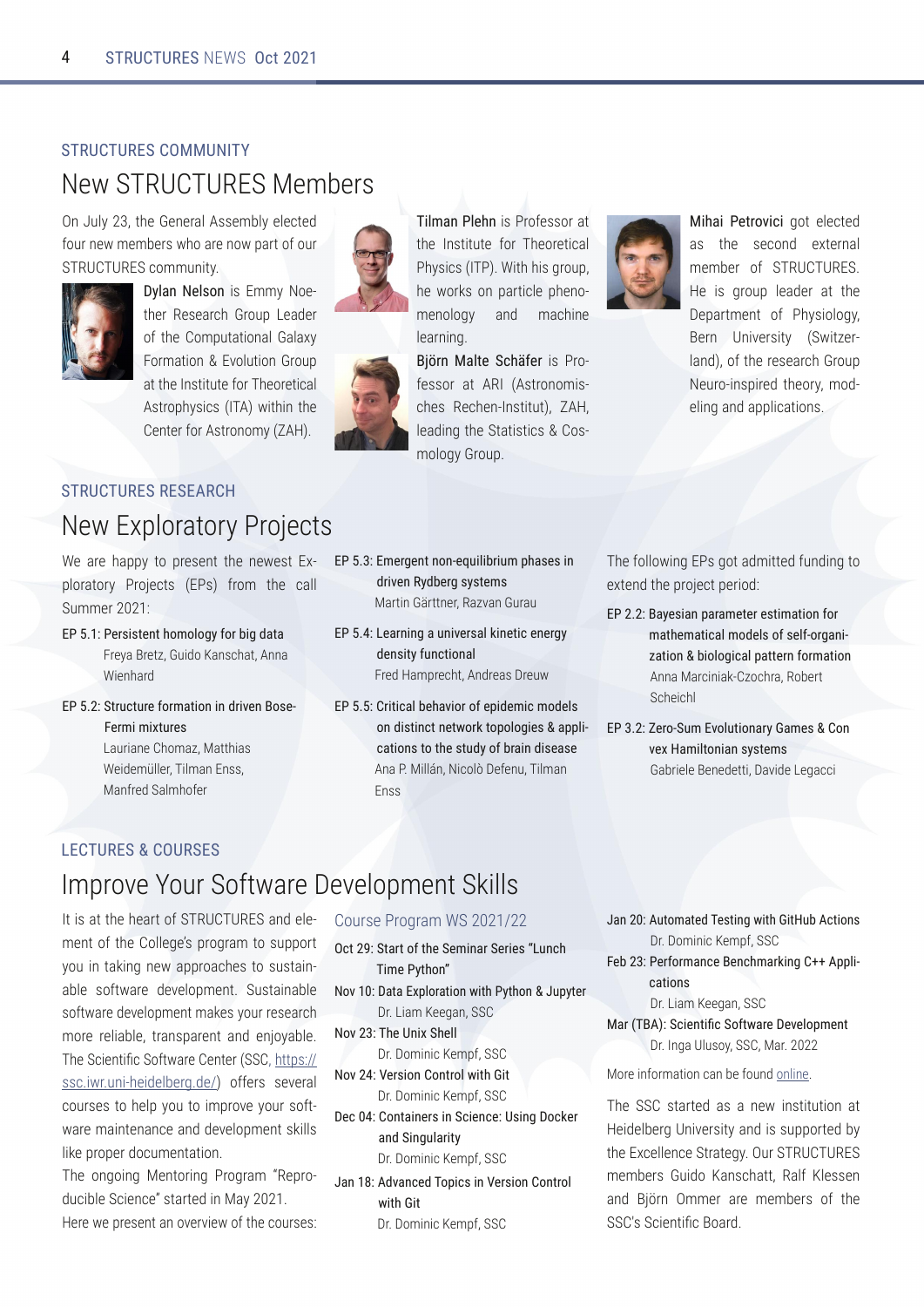# <span id="page-4-0"></span>MEMBER INTERVIEWS STRUCTURES asks: Jan Pawlowski

To give you the opportunity to better get to know the faculty members of STRUC‐ TURES, we regularly present interviews with them. For this edition, we interviewed Prof. Dr. Jan Pawlowski, fellow at the STRUCTURES College. He leads the "Strongly Correlated Systems Group" at the Institute for Theoretical Physics. He is involved in CP5 "Quantum Systems and Neural Networks" and in EP 4.2 "Machine Learning and the Renormalization Group".

What are you working on and what is fascinating for you about this topic? Cur‐ rently, in my group we are working on various aspects (phase structure, dynam‐ ics, conceptual aspects) of strongly corre‐ lated quantum systems, ranging from ultracold atoms at small temperatures and energies over QCD under extreme conditions to quantum gravity at and be‐ yond the Planck scale. The resolution of the physics phenomena in of these systems requires a combination of analytic and numerical methods, which is part of the fun in my opinion. While being very different in nature, these systems share quite some surprising communalities/ structures, which I find very intriguing, and fits very well to our cluster.

What are you keen on doing as STRUC‐ TURES Fellow? As a STRUCTURES fellow one has more time for specific topics that one finds fascinating and urgent. In my case this is for example the topic of the EP on 'machine learning (ML) and the renormalisation group (RG)'. There we look for similar structures in the neural design of neural network (propagation of information), and the evolution of a system within RG steps. A bit contradictory to the latter statement, the time as a



Jan Pawlowski is Professor at the Institute for Theoretical Physics (ITP), where he leads the "Strongly Correlated Systems group".

STRUCTURES fellow also allows you to freely look into completely different fresh directions; and I very much benefited from and enjoyed the weekly discussion with Matthias Bartelmann (also STRUCTURES fellow) and Manfred Salmhofer, which hopefully will go on as a very welcome legacy of this time.

Why did you choose to study physics? At the time of my choice I was very much in‐ trigued by the combination of mathemat‐ ics and the possibility of 'predicting' or rather describing physics phenomena on the basis of simple fundamental laws of nature cast into a solid mathematical form. So, little did I know, but luckily it turned out to be a great choice.

Do you have any advice for young re‐ searchers about choosing their career path? Let me start with a disclaimer: I always find it difficult to hand out advice for others. After all, what has worked for me may not work for others (and all other combinations). So, I rather like to give my opinion freely, for everyone to ignore.

In my opinion, it is predominantly important to be genuinely interested in the (re‐ search) subjects one is working on. This makes you think about it a lot, and my experience is, that it is the persistent occupation with the subject at hand, that triggers real progress. However, one also may want to avoid getting stuck in a specific topic, and keeping an open mind and positive attitude towards all directions is of paramount importance. Some of the research topics I am involved with in STRUCTURES still are or have been new to me, and they are so much fun.

What do you like best about your job? Apart from the typical bureaucracy and grant application marathon, I like it all. Ev‐ idently I like physics and thinking about it, as well as doing it in collaboration with others. I am very well aware of the luxury of doing what I like for a living and on top of this having the free choice of what to pursue in the future.

Teaching students in lecture courses and in my research group as well as in collab‐ orations, and seeing them developing and flourishing is great. I have had the great pleasure of teaching and collaborating with very gifted students, some of them now also pursue careers in physics and computer science (without my advice but with freely shared opinions).

How do you stimulate your motivation for doing science? I do not need any stimula‐ tion there. A topic being fascinating is enough motivation.

Coffee or tea? White- or Blackboard? mac, Linux or Windows? Coffee, Blackboard, Linux (but I have a MAC, one of the many contradictions in life).